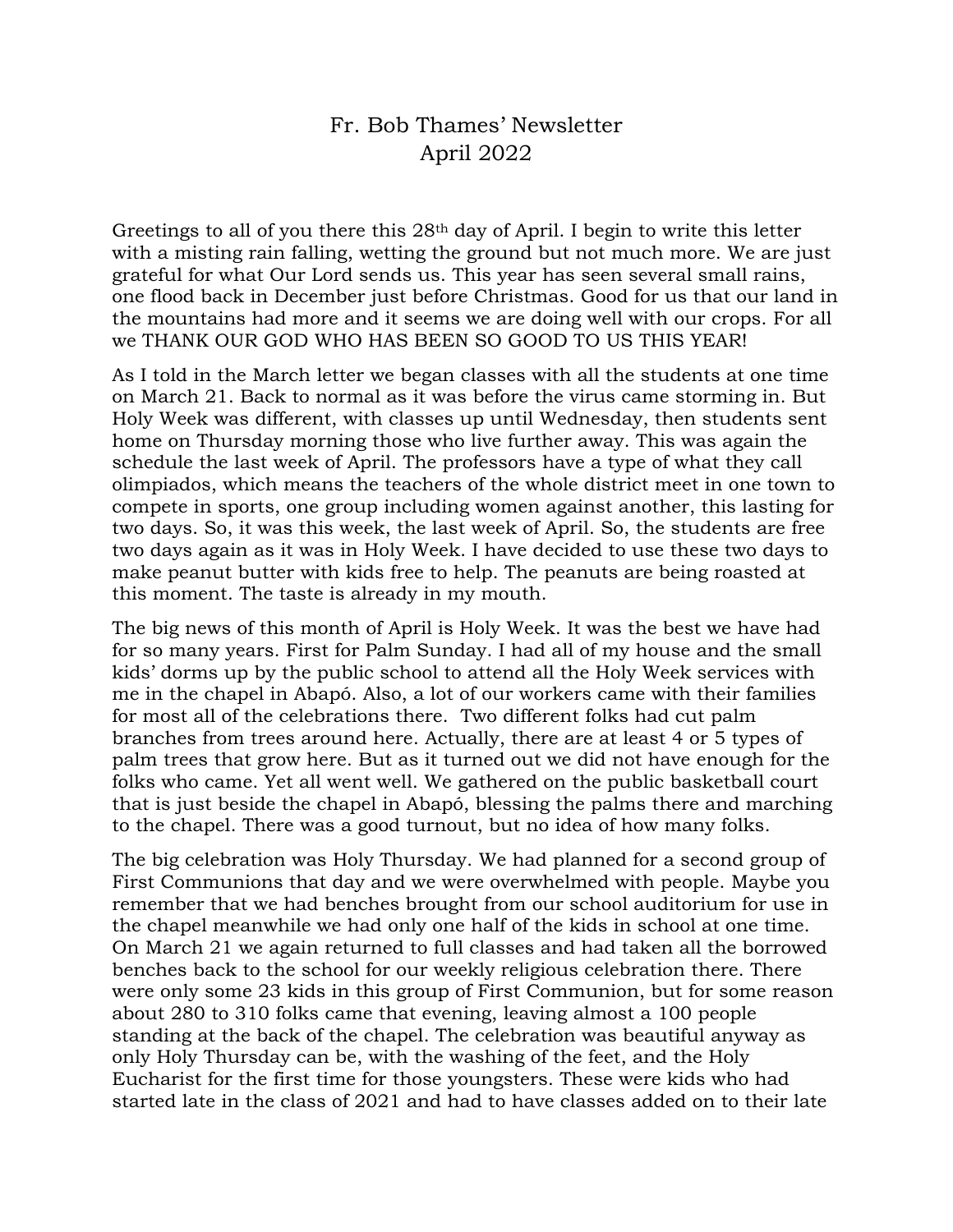start. Their first classmates of First Communion celebrated their feast on December 6 last year.

Good Friday was again Holy as only Good Friday can be. The stations of the cross started at 4 PM on the high ground above the chapel and made its way down ending at the chapel at 6 PM. I was not able to stand for the outside stations. My legs and feet don't hold up that long, so I met the group at the chapel and had the celebration there, again with a lot of people, some who had celebrated the stations, others who had come only for the celebration in the chapel. After our lack of benches on Holy Thursday we had brought 12 big benches from our school so that we had enough seating for the folks who came the rest of Holy Week. Good Friday really affects me, more than others perhaps. For me it is the TOTALITY OF GIVING OF JESUS ON THE CROSS that hits me right between the eyes and makes me urged to give myself more and more. I am part of the Body of Jesus, and this just pushes me to give, to give a little extra. It is really personal and deep, why I can't just retire at my age, sit down and read, relax, etc.

Again, on Holy Saturday we were flooded with people at the celebration. This so marks me starting in the darkness outside the chapel, lighting the fire, then the Easter candle with fire being passed on to all the people present with their candles. I explained how we live in such darkness and really only Jesus gives true Light to our Lives in Love. We live in such a materialistic world where egotism of worldly power, whether in our families (so many broken families or just parents fighting causing emotional damage in their kids) and our nations so splintered into groups. We so need FAITH IN JESUS CHRIST AS LIGHT OF OUR WORLD, but a Faith that is lived in works of healing of divisions and healings of bodies. We pray that we not again (maybe already too late) enter into a Cold War, if not into a violent and deadly real-world war of killing and destroying. I know that Our Lord can make miracles and can use the most evil events to bring about good. But I pray that it is not so worldly destructive as we are seeing in Ukraine at present. Where will it stop? We stand with Pope Francis in prayer daily. We renew our Baptismal vows to work with Jesus to bring respect for human lives and decent living space so that the next generation might have peace and security. This is not political, rather moral, from our FAITH IN JESUS RESURRECTED.

The chapel was full on Holy Saturday night, but again on Sunday morning there were a lot of folks. I just wish it were that way all year long, so many folks who need to strengthen or even to form that relationship with Our God that makes life more Christ-like, more human as God meant for humans to be from the beginning of creation. Real love is only possible with freedom, but we humans have used our freedom for such egotistical purposes. The world is not what it was supposed to be, and the guilt is ours. We stand beside Adam and Eve in their acceptance of the devil's temptation. So easily we go, and I am part of that group at times, just like our world around us.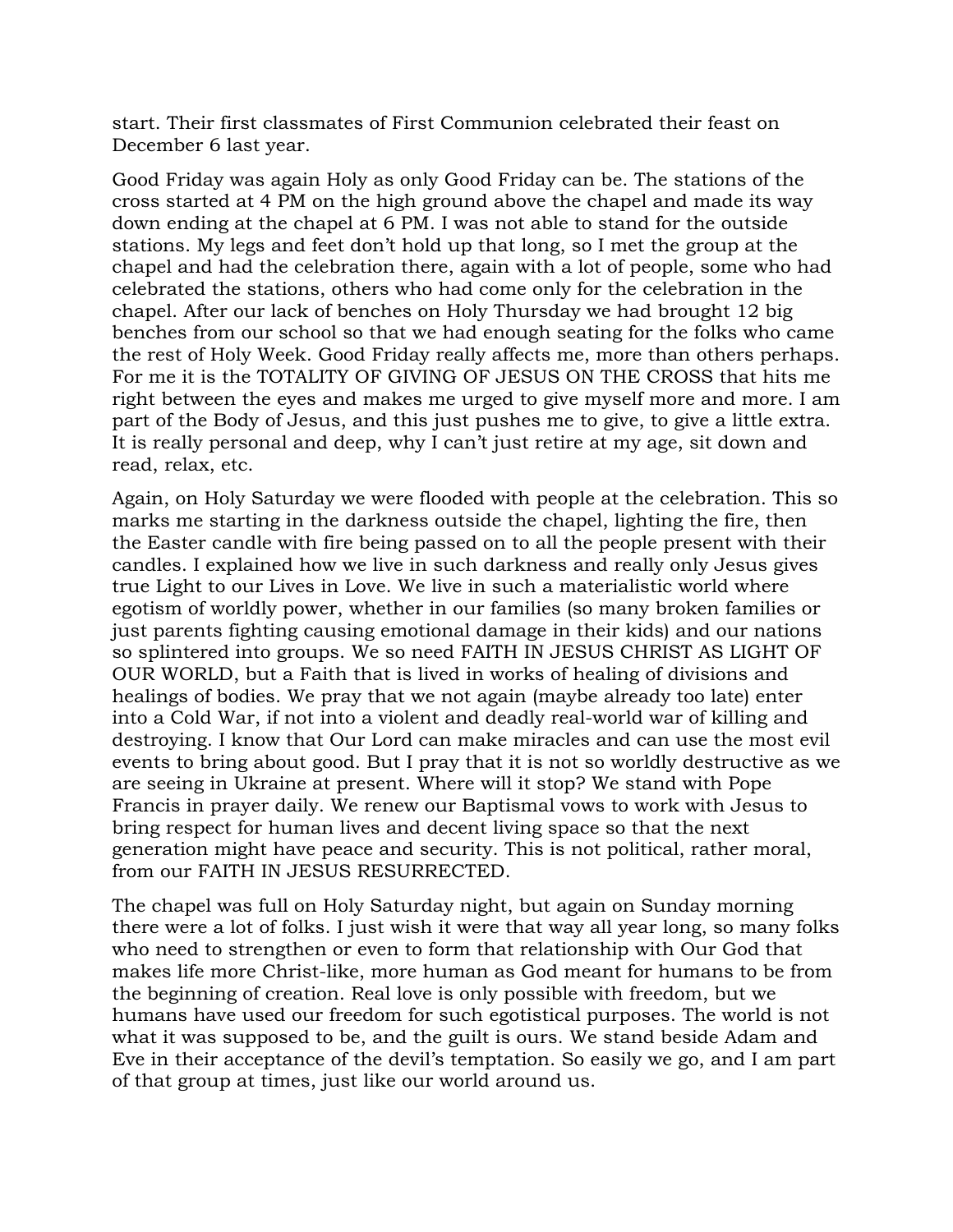After Easter, rather late, but better than never, we started our classes of First Communion and Confirmation in the high school. It overwhelmed me when 43 students presented themselves for Confirmation (I expect more yet), with 21 students for First Communion. Actually, I should not have been surprised as there is very little pastoral service in our area apart from our high school (and small kids' dorm). I am so glad to be able to offer this. As I explained last year the books we use are specially made by a priest and a woman religious in the Archdiocese of Santa Cruz, both known to me personally. There was a Latin American symposium (the whole continent) on religious teaching several years back here in Santa Cruz which put much emphasis on more biblical formation. So, these two specialists worked to do just that. Both First Communion and Confirmation catechism books are done as a study into the life of Jesus as presented in the New Testament. The students must read the passage in the New Testament to be able to fill in the blanks. So obligatory to have a New Testament in hand. For me really good! There are crossword puzzles, other types of games, fill-ins, draw pictures, etc. that concentrate on the Person of Jesus, His teaching, and His presence in the Holy Eucharist and our commitment to Jesus as a result of Confirmation. Another value is the books can be worked at home with parents or older brothers and sisters helping the students. I want and urge the kids to do this at home so that the whole family can be affected.

A few more things: We had a specialist from one of the universities in Santa Cruz to come and give us an evaluation on our use of our hydroponic vegetable production (vegetables in a type of greenhouse situation). We are not having the result that we had wished for. It is the Evangelical university, which for me has the best agricultural teaching in the city. The specialist gave us a list of things to do better. We had a plague that was able to enter our area and really needs to be cleaned out with some kind of dis-infectant, among other things.

And a surprise last Friday morning (April 22). A new archbishop was named for Santa Cruz. Actually, our school is in the Archdiocese as I came out here working for the Archdiocese. After I retired from the parish in 2016 I started working in the Vicariate of Camiri, a Franciscan mission area that goes back just over 100 years. The new archbishop is a Bolivian with roots in one of the Indian cultures. First of all, there have been mostly foreign missionaries named bishops and especially archbishops. But never has there been named someone of Indian origin. This will be a blessing for Bolivia and a special gift from Pope Francis. I knew the new archbishop as an auxiliary bishop who was selected first of all by Cardinal Archbishop Julio Terrazas who was a great man here in the early part of this century, also Bolivian but mestizo or mixed blood. Another surprise is that the new archbishop is the youngest of the auxiliary bishops here in Santa Cruz, whom I knew as a rather quiet man, at least in the meetings where I was present years back. He says that he will put more emphasis on his Indian roots and also more attention on the rural apostolate,